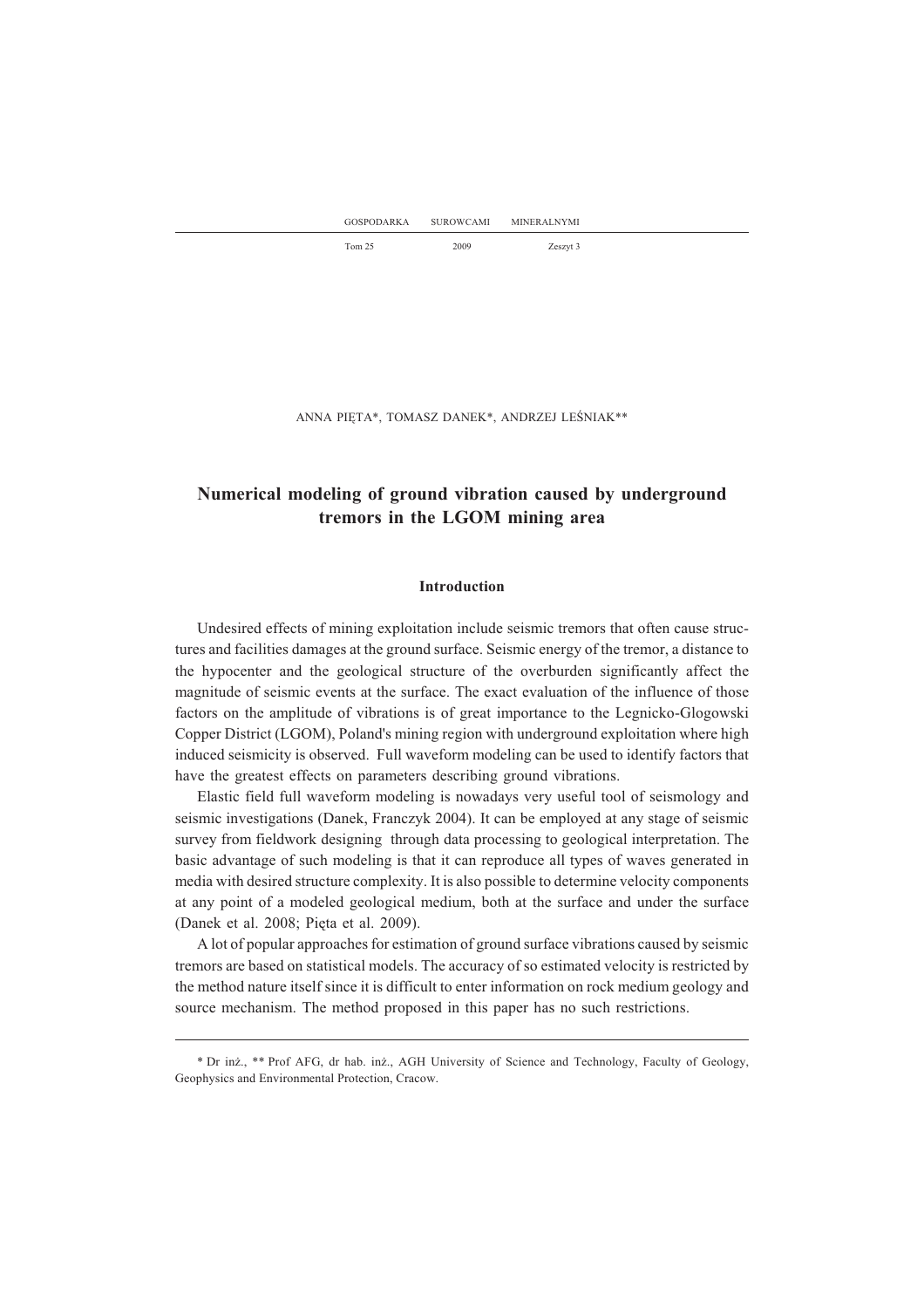### **1. Methodology of determination of ground vibration from numerical modeling**

## 1.1. Equation of motion in isotropic medium

The equation of motion for two-dimensional isotropic medium can be written in the Cartesian co-ordinate system as a set of first order hyperbolic equations (Virieux 1986):

$$
\rho \frac{\partial v_x}{\partial t} = \frac{1}{\rho} \left( \frac{\partial \tau_{xx}}{\partial x} + \frac{\partial \tau_{xz}}{\partial z} \right)
$$
  
\n
$$
\rho \frac{\partial v_z}{\partial t} = \frac{1}{\rho} \left( \frac{\partial \tau_{xz}}{\partial x} + \frac{\partial \tau_{zz}}{\partial z} \right)
$$
  
\n
$$
\frac{\partial \tau_{xx}}{\partial t} = (\lambda + 2\mu) \frac{\partial v_x}{\partial x} + \lambda \frac{\partial v_z}{\partial z}
$$
  
\n
$$
\frac{\partial \tau_{zz}}{\partial t} = (\lambda + 2\mu) \frac{\partial v_z}{\partial z} + \lambda \frac{\partial v_x}{\partial x}
$$
  
\n
$$
\frac{\partial \tau_{xz}}{\partial t} = \mu \left( \frac{\partial v_x}{\partial z} + \frac{\partial v_z}{\partial x} \right)
$$
  
\n(1.1)

where:

| $(v_x, v_z)$                        | - are components of velocity vector, |
|-------------------------------------|--------------------------------------|
| $(\tau_{xx}, \tau_{zz}, \tau_{xz})$ | - are components of stress tensor,   |
| $\rho(x, z)$                        | $-$ is density,                      |
| $\mu(x, z)$ and $\lambda(x, z)$     | - are Lame constants.                |

After applying the staggered-grid finite-difference method for space and time shown in Fig. 1.1, equation (1.1) takes the form (1.2):

$$
U_{i,j}^{k+1/2} = U_{i,j}^{k-1/2} + \frac{\Delta t}{\rho_{i,j}\Delta x} (\Sigma_{i+1/2,j}^{k} - \Sigma_{i-1/2,j}^{k}) + \frac{\Delta t}{\rho_{i,j}\Delta z} (\Xi_{i,j+1/2}^{k} - \Xi_{i,j-1/2}^{k})
$$
  
\n
$$
V_{i+1/2,j+1/2}^{k+1/2} = V_{i+1/2,j+1/2}^{k-1/2} + \frac{\Delta t}{\rho_{i+1/2,j+1/2}\Delta x} (\Xi_{i+1,j+1/2}^{k} - \Xi_{i,j+1/2}^{k}) + \frac{\Delta t}{\rho_{i+1/2,j+1/2}\Delta z} (T_{i+1/2,j+1}^{k} - T_{i+1/2,j}^{k})
$$
  
\n
$$
\Sigma_{i+1/2,j}^{k+1} = \Sigma_{i+1/2,j}^{k} + (L + 2M)_{i+1/2,j} \frac{\Delta t}{\Delta x} (U_{i+1,j}^{k+1/2} - U_{i,j}^{k+1/2}) + L_{i+1/2,j} \frac{\Delta t}{\Delta z} (V_{i,j+1}^{k+1/2} - V_{i,j}^{k+1/2})
$$
  
\n
$$
T_{i+1/2,j}^{k+1} = T_{i+1/2,j}^{k} + (L + 2M)_{i+1/2,j} \frac{\Delta t}{\Delta z} (V_{i,j+1}^{k+1/2} - V_{i,j}^{k+1/2}) + L_{i+1/2,j} \frac{\Delta t}{\Delta x} (U_{i+1,j}^{k+1/2} - U_{i,j}^{k+1/2})
$$
  
\n
$$
\Xi_{i,j+1/2}^{k+1} = \Xi_{i,j+1/2}^{k} + M_{i,j+1/2} \frac{\Delta t}{\Delta z} (U_{i,j+1}^{k+1/2} - U_{i,j}^{k+1/2}) + M_{i,j+1/2} \frac{\Delta t}{\Delta x} (V_{i+1,j}^{k+1/2} - V_{i,j}^{k+1/2})
$$

where:

*k* – is time step index,

*i*, *j* – are co-ordinates of point in which values of velocity vector and stress tensor are calculated,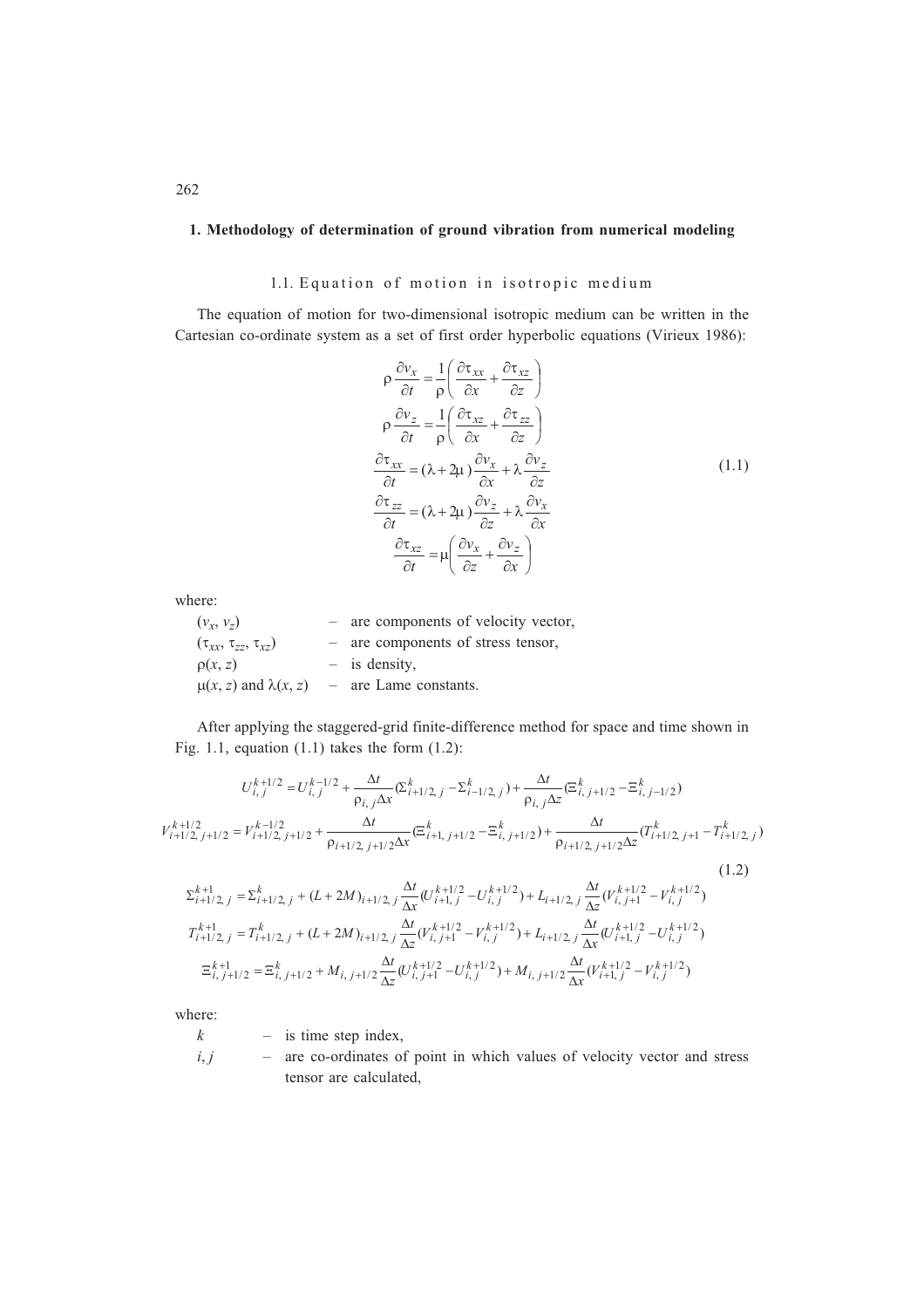$\Delta t$  – is time step,

 $\Delta x$  and  $\Delta z$  – are distances between computational nodes in *x* and *y* direction, respectively,

 $(U, V)$  – are components of velocity vector,

 $(\Sigma, \Xi, T)$  – are components of stress tensor.



Fig. 1.1. Staggered grid scheme. Black symbols are for velocity components and density at time  $(k+1/2) \cdot \Delta t$ . White symbols are for stress components and Lame coefficients at time  $k\Delta t$ 

Rys. 1.1. Schemat siatki o węzłach wzajemnie przesuniętych. Zaczernione pola odpowiadają węzłom, w których obliczane są składowe wektora prędkości i gęstość dla czasu (k+l/2) ·  $\Delta t$ . Symbolami niezaczernionymi zaznaczono węzły, gdzie obliczane są składowe tensora naprężeń oraz współczynniki Lamego dla czasu *kt*

Velocity vector components  $(U, V) = (v_x, v_z)$  for time  $(k+1/2)\Delta t$  and stress tensor components  $(\Sigma, \Xi, T) = (\tau_{xx}, \tau_{zz}, \tau_{xz})$  for time step  $(k+1)\Delta t$  are calculated using velocity vector components calculated for time  $(k-1/2)\Delta t$  and stress tensor for time  $k+\Delta t$ . Coefficients *L* and M correspond to Lame constants  $\lambda$  and  $\mu$ , respectively.

The stability condition for solution (1.2) can be presented as

$$
V_p \Delta t \sqrt{\frac{1}{\Delta x^2} + \frac{1}{\Delta z^2}} < 1
$$
\n(1.3)

where:

 $V_p$  – is *P*-wave velocity.

### 1.2. Geological model

Seismic wave propagation was modeled for the LGOM mining area. Figure 1.2 presents two generalized geological models characteristic for the study area: a monocline, and a monocline cuted by a number of thrust faults (after Oberc and Serkies 1970).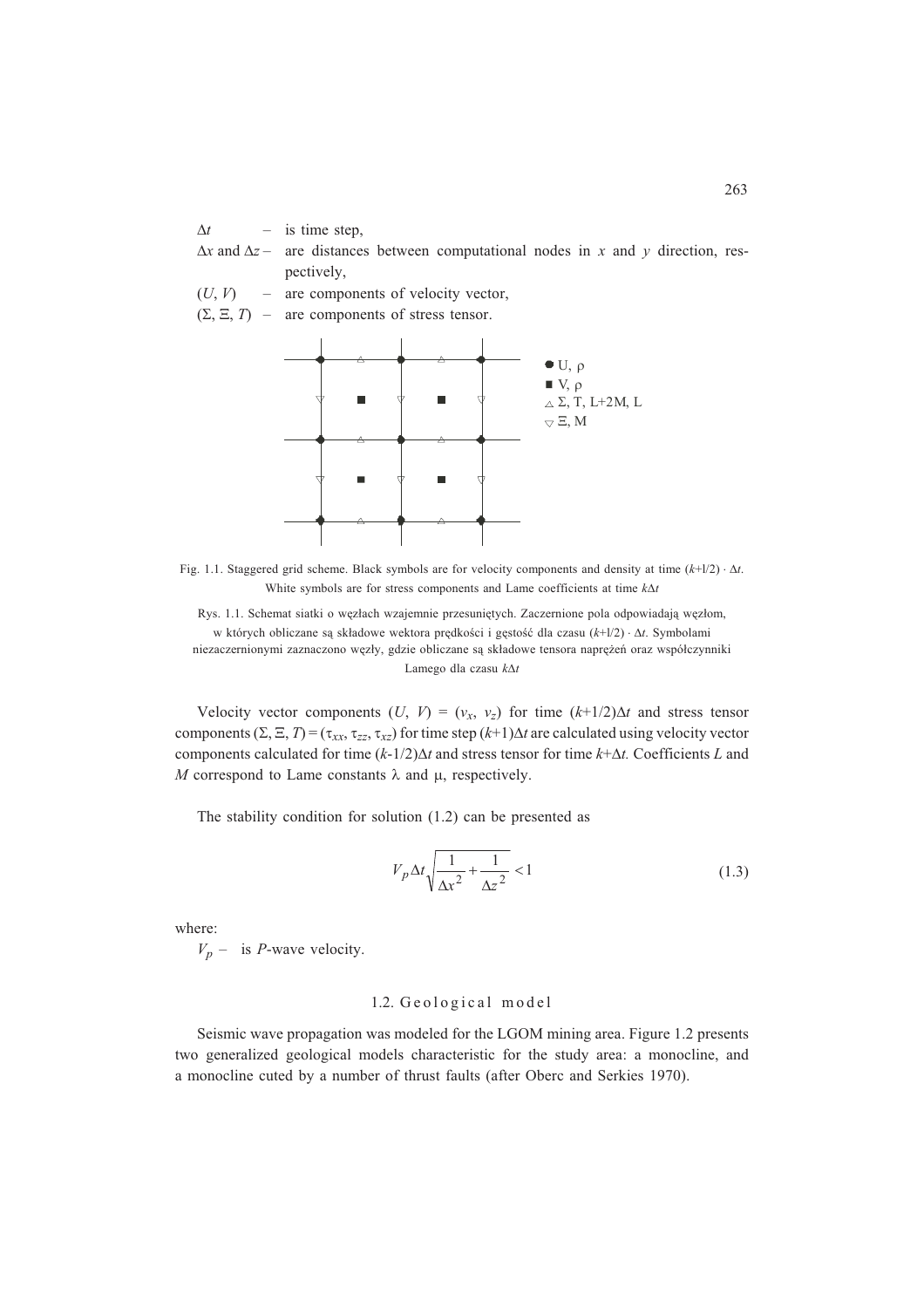

Fig. 1.2. Geological model of study area

Rys. 1.2. Model geologiczny obszaru badawczego

Seismic wave velocities assumed for layers of either model are given in Table 1.1. Values for *P*-wave velocity were taken from logging data for LGOM. *S*-wave velocities were calculated based on laboratory measurements of rock rigidity (Plewa 1977) and geophysical data from surveys made by the Geophysics Department of Faculty of Geology Geophysics and Environmental Protection, AGH UST.

TABLE 1.1

Velocity of seismic waves in geological layers

TABELA 1.1

Predkości fal sejsmicznych typu P w poszczególnych warstwach modelu

| Lithology                   | P-wave velocity $[m/s]$ |
|-----------------------------|-------------------------|
| <b>Ouaternary</b>           | 1100                    |
| Tertiary                    | 1500                    |
| Buntsandstein, rotliegendes | 2000, 4500              |
| Red shale                   | 2600                    |
| Gypsum, anhydrite           | 2700                    |
| Limestone, dolomite         | 3300                    |
| Crystallinicum              | 6000                    |

### 1.3. Study methodology

Modeling of seismic wave propagation was made for models of 5750 m length and 1500 depth (monoclinal model) and 6100 m length and 1200 m depth (monocline cuted by thrust faults). The calculation grid nodes were 1 m apart.

Seismic tremor was approximated with a Ricker signal with unit amplitude and 20 Hz frequency; therefore the obtained results of vibrations amplitudes are not absolute. A tremors were generated at selected points of the model, which corresponded to the locations of the assumed quake sources. Due to restrictions imposed by the stability condition described by equation (1.3) and time-shift of the applied calculation grid, it was necessary to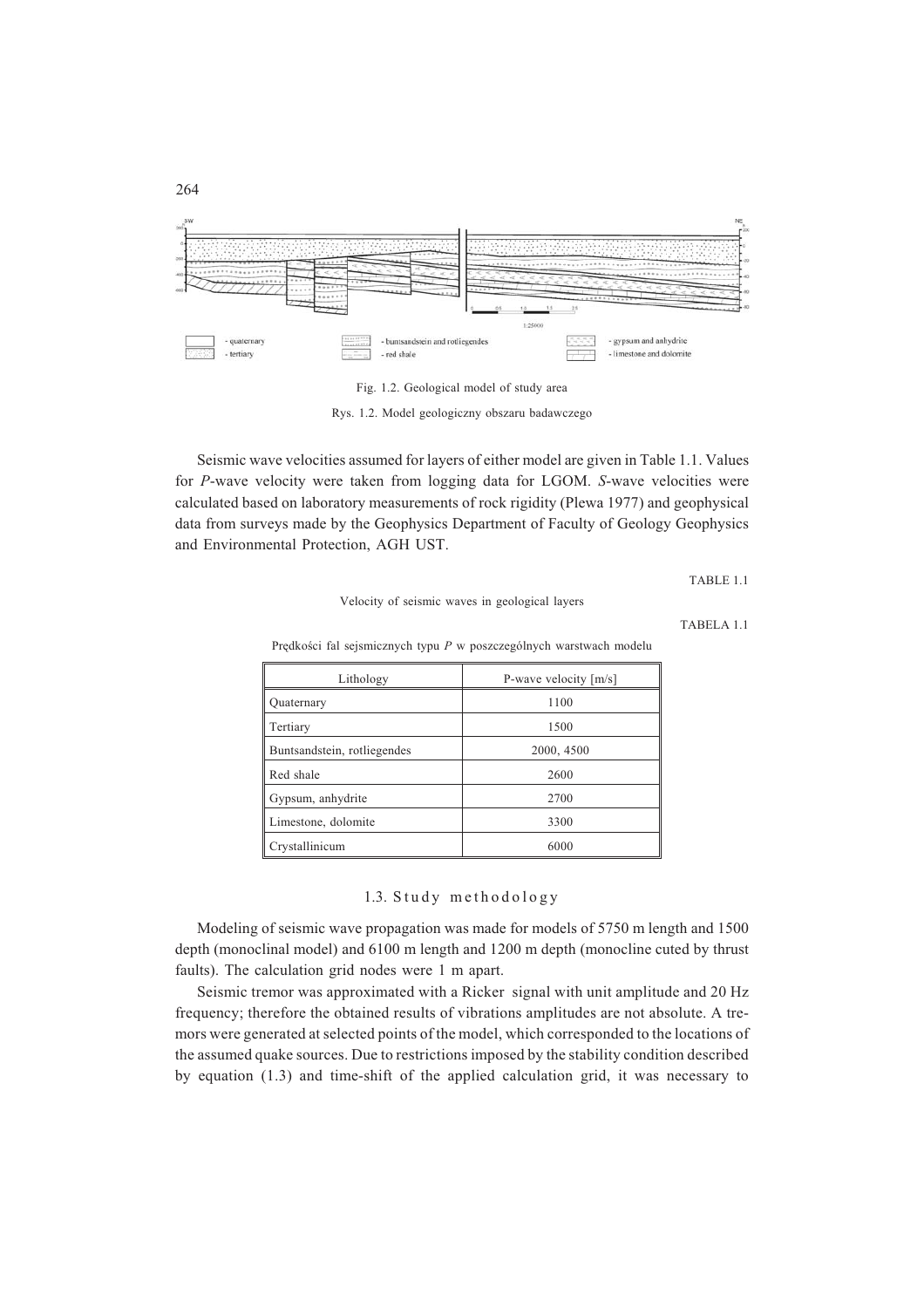implement 15 000 calculation steps over 1 s time window. Components of the velocity vector and stress tensor were calculated at each point of the calculation grid. Only maximum values of velocity calculated for points that corresponded to sites at the ground surface were chosen to the analysis. A stable source mechanism of double couple force and constant tremor energy normalized to unit were assumed. The shear mechanism was modeled as a set of two mutually perpendicular force dipoles, each of which was modeled as a set of two opposite forces.

To study the influence of the analysed factors on the ground vibration velocity, the modeling was repeated for a variety of ranges of starting parameters, while the attenuation was not allowed for. The analysed factors included changes of the position of seismic tremor hypocenter, change of nodal plane inclination, and different inhomogeneity degree of the near-surface layer.

### **2. Modeling results**

Seismic wave propagation was modeled for earthquake sources located in a dolomite layer, in which a vast majority of tremors recorded in the LGOM mining area are induced by mining activity. Further in this section, we present the analysis of key geological and seismic source factors affecting maximum ground vibration velocity. In next three sections we compare geological models with a homogeneous and inhomogeneous subsurface layer. The inhomogeneity was added through a random disturbance of velocity in the subsurface layer that reached 10% of its initial value.

## 2.1. Dependence of maximum ground vibration velocity on tremor source location

First, we analysed the dependence of ground vibration velocity and tremor source position. The tremor sources were located in the dolomite layer, both for a monoclinal and a faulted medium. The change of location was connected with NE dip of geological layers, including limestone and dolomite layers. A relationship between ground vibration velocity and different source locations is shown in Fig. 2.1. Additionally, location of tremor sources are marked and numbered in the figure. Velocity values shown in Fig. 2.1 were obtained by averaging maximal vibration velocities for a single seismic tremor. The calculations were made for a geological model containing a homogeneous subsurface layer (solid black line) and a model with random distribution of inhomogeneities in the subsurface layer (dots). The calculated vibration velocity values were typically higher by  $5.5 \cdot 10^{-7}$  for a monoclinal model with no inhomogeneity in the subsurface layer, while they were higher by some  $7.2 \cdot 10^{-6}$  m/s for a faulted model with no inhomogeneity.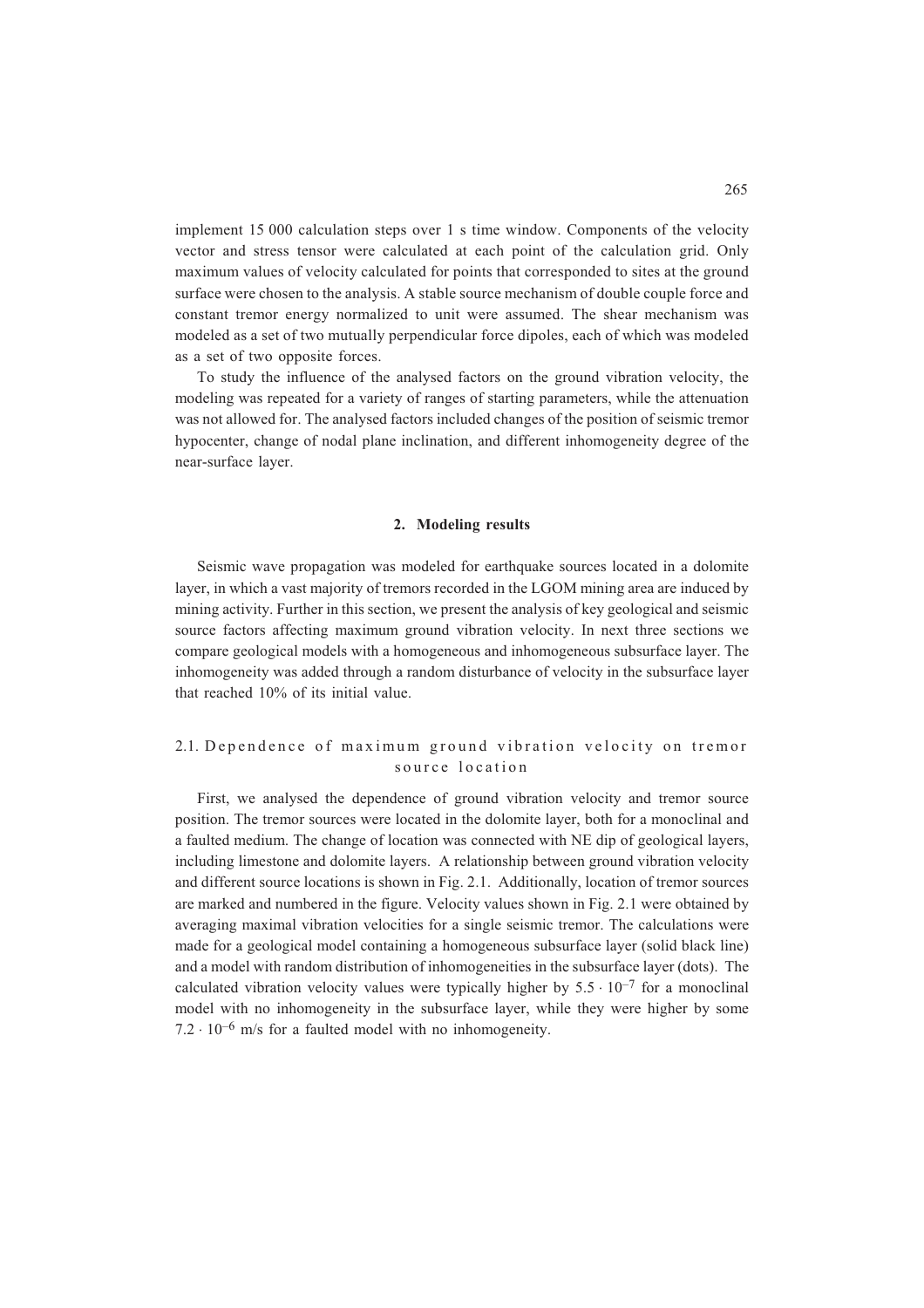

Fig. 2.1. Relation between average maximum velocity vibration and source location for (a) faulted and (b) monoclinal model

Rys. 2.1. Zależność uśrednionych maksymalnych prędkości drgań gruntu od położenia źródła wstrząsu dla modelu zuskokowanego (a) i monoklinalnego (b)

## 2.2. Effects of tremor source depth on velocity

Next, effects of inhomogeneities on the distribution of maximal ground vibration velocities recorded at the ground surface was analysed. Figure 2.2 shows plots of maximum velocities obtained for a changed location of the source in site 2 (see Fig. 2.1).

Figure 2.3 shows plots of maximum velocities obtained for a changed depth of the tremor source in the monoclinal area (source location No 9 in Fig. 2.1).



Fig. 2.2. Relation between amplitudes of vibrations and depth of tremor source for monoclinal area with faults

Rys. 2.2. Wykres zmian maksymalnych prędkości drgań terenu dla różnych głębokości źródła wstrząsu dla obszaru monokliny z serią uskoków zrzutowych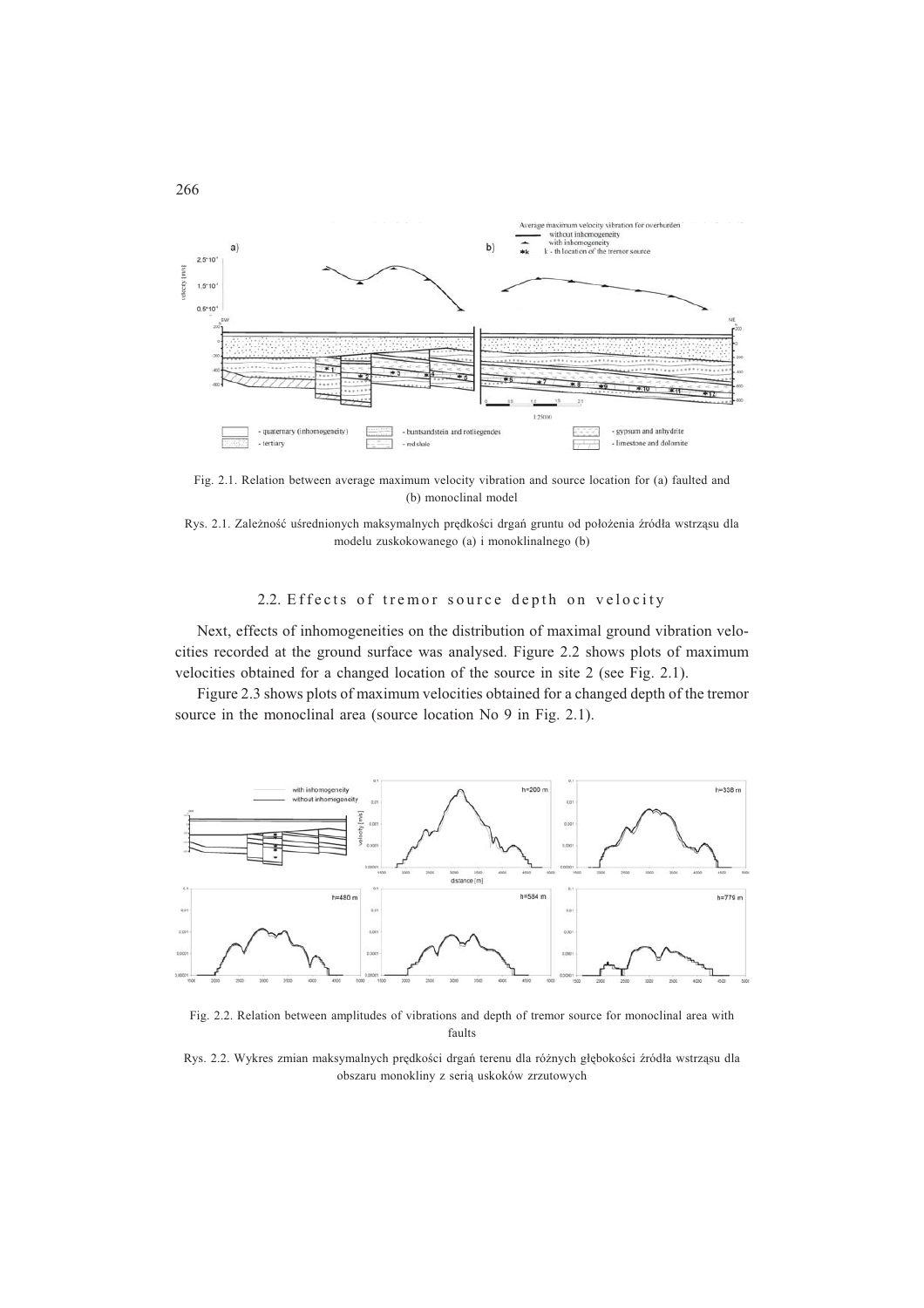

Fig. 2.3. Relation between amplitudes of vibrations and depth of tremor source for monoclinal area

Rys. 2.3. Wykres zmian maksymalnych prędkości drgań terenu dla różnych głębokości źródła wstrząsu dla obszaru monokliny

Increased values of ground vibration velocity recorded at the surface were observed for a geological model with no inhomogeneity in the subsurface layer, both for a monocline model and a thrust faulted model. In either case, changing a depth to the seismic source allowed a zone of high ground vibration velocity to be located. In that zone a significant correlation between change of ground vibration velocity and change of tremor hypocenter was observed. For a model with faults, that zone occurs at a distance of 700 m from the hypocenter (from 2400 m to 3800 m for model in Fig. 2.2) while for a monoclinal model – 500 m form the hypocenter (from 2300 m to 3300 m in Fig. 2.3).

## 2.3. Influence of source mechanism on vibration velocity values

We analysed also the effects of changing the inclination of planes of strike-slip fault that was assumed as a mining tremor source. Figure 2.4 shows the dependence of maximum vibration velocities recorded at the surface for sources whose fault planes were inclined at the angle of  $-30^{\circ}$ ,  $-15^{\circ}$ ,  $0^{\circ}$ ,  $15^{\circ}$ ,  $30^{\circ}$  to the ground surface. Recording was carried out for a monoclinal model with the source at location No 9 at a depth of *h* = 158 m. A minor effect of inclination angle of nodal planes on values of maximum velocities recorded at the ground surface was observed both for a model with fault and a monoclinal model. Plots of maximum velocity calculated for a monoclinal model show odd parity features. Having normalized plots of maximum ground vibration velocity to velocity plots calculated for the nodal plane with inclination angle of  $\delta = 0^{\circ}$  we observed that maximum velocity plots for nodal planes with the same angle  $\delta$  but different sign, are symmetric against the straight line that is perpendicular to the ground surface and passes through the seismic hypocenter (Fig. 2.4).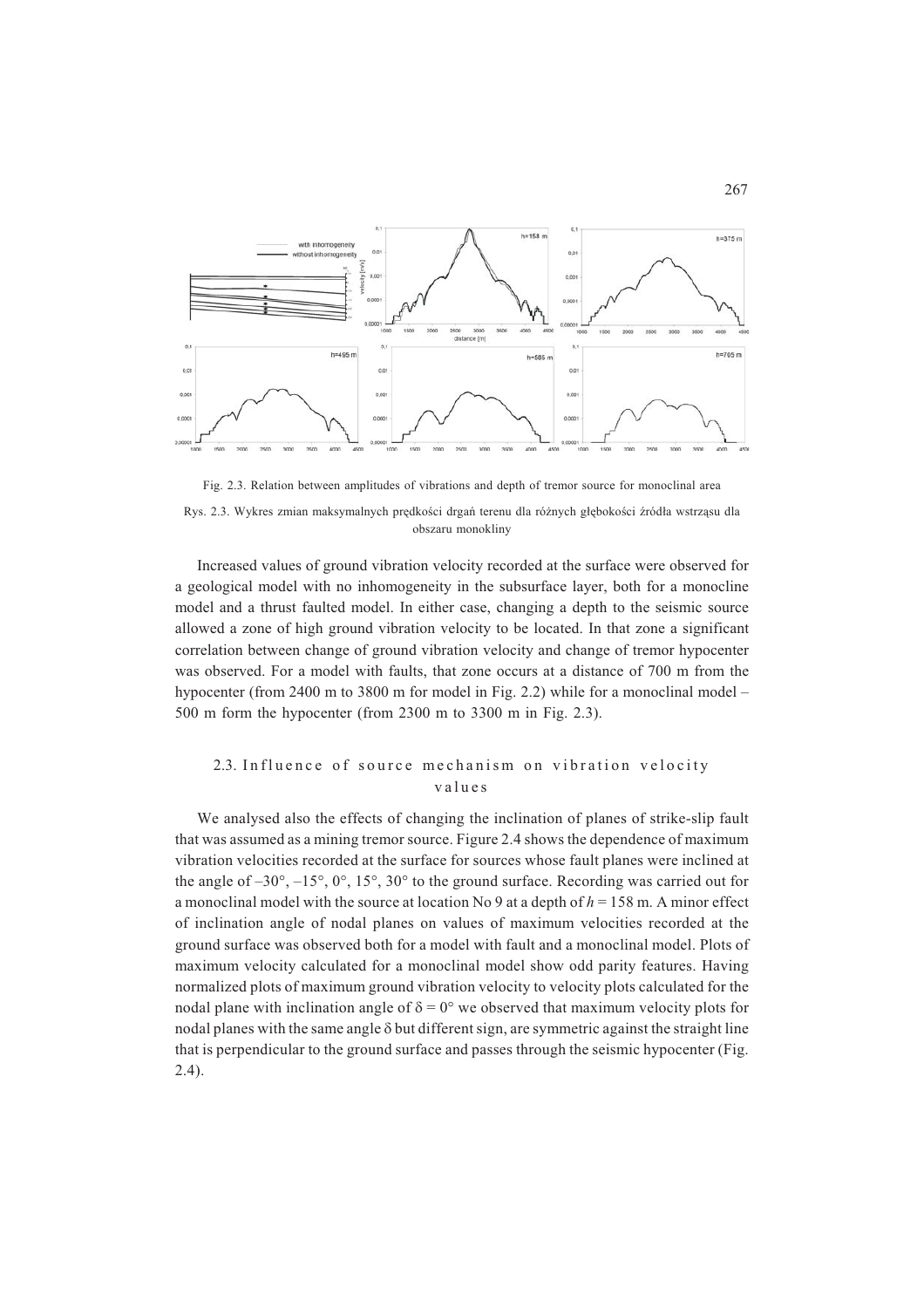

Fig. 2.4. Relation between amplitudes of vibrations and orientations of nodal planes of seismic source Rys. 2.4. Wykres zmian maksymalnych prędkości drgań terenu dla różnych orientacji płaszczyzn modalnych

### 2.4. Effect of inhomogeneity degree on vibration velocity

Finally, we analysed the influence of inhomogeneity degree of the subsurface layer on maximum values of ground vibration velocity. Figure 2.5 shows differences between averaged maximum ground vibration velocities obtained from numerical modeling for different inhomogeneity degree (1%, 2.5%, 5% and 10%) of the subsurface layer. The inhomogeneity degree of e.g. 10% was obtained by applying variations (up to 10%) of the initial value of seismic wave propagation velocity in the subsurface layer. A relationship between averaged maximum velocities recorded for a geological model with different inhomogeneity degree of the subsurface layer is shown in Fig. 2.5. Table 2.1 contains averages of maximum velocities



Fig. 2.5. Relation between amplitudes of vibrations and inhomogeneities in surface weathering layer Rys. 2.5. Zależność pomiędzy uśrednionymi maksymalnymi wartościami prędkości drgań terenu i stopniem niejednorodności warstwy przypowierzchniowej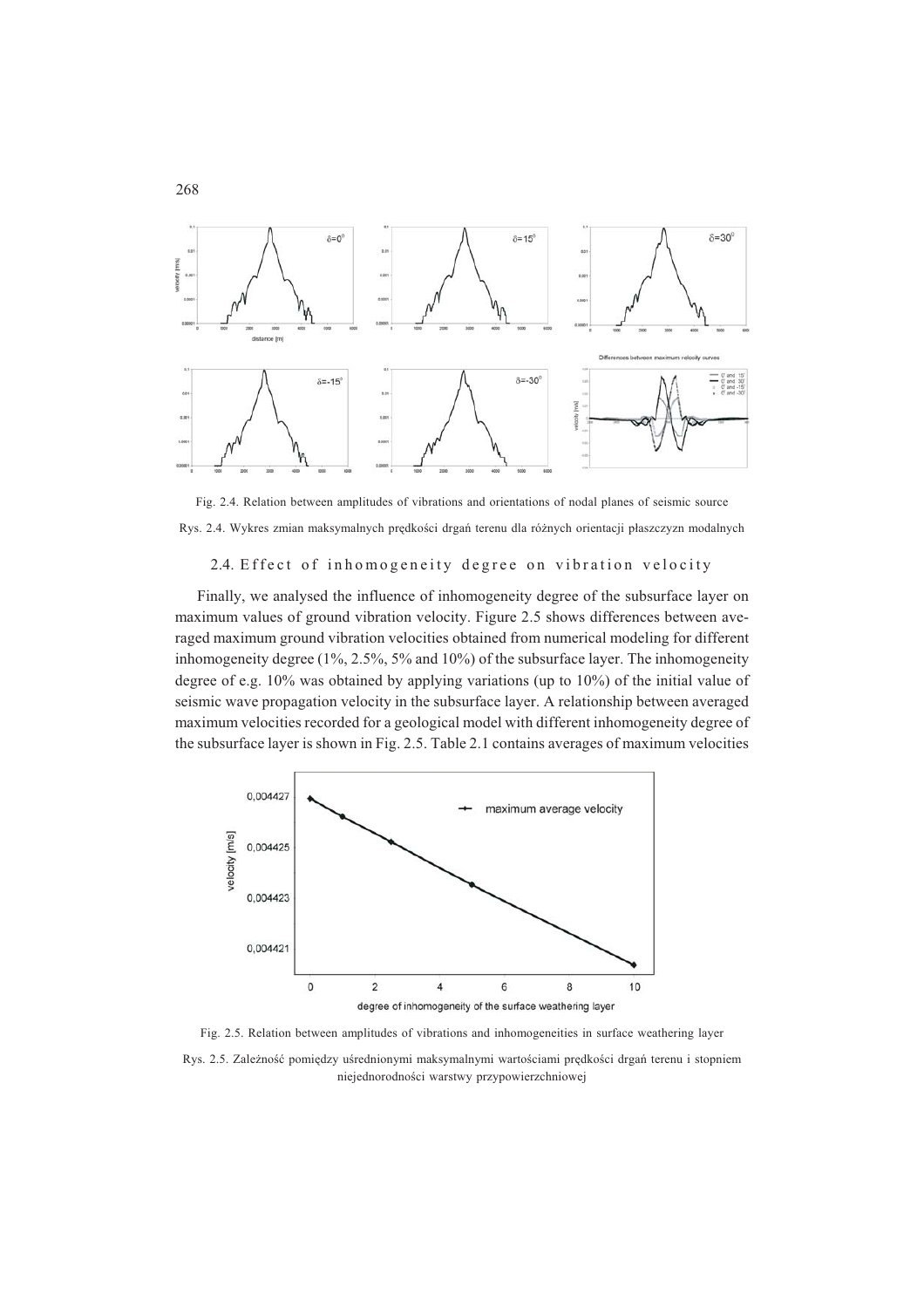#### TABLE 2.1

Average maximum velocity values for models with various inhomogeneity degree of surface weathering layer

#### TABELA 2.1

Uśrednione maksymalne wartości prędkości drgań powierzchni terenu dla modeli o różnym stopniu niejednorodności warstwy przypowierzchniowej

| Averaged normalized maximum<br>velocity of ground vibration [m/s] |
|-------------------------------------------------------------------|
| 0,00442694                                                        |
| 0,00442623                                                        |
| 0,00442523                                                        |
| 0,00442354                                                        |
| 0,00442037                                                        |
|                                                                   |

obtained from numerical modeling for a maximum velocity in the source of 10 m/s. Since the energy attenuation was neglected in the modeling, the obtained results can be easily recalculated for any velocity assumed in the tremor source.

Inhomogeneity degree of 1% means that disturbations of seismic wave propagation velocity in the subsurface layer reach 1%.

#### **3. Discussion and results**

The analysis made in this paper shows that the averaged maximum velocity of ground vibration decreases with the change of seismic source, for either model: with a homogeneous subsurface layer and inhomogeneous layer. For each location of the tremor hypocenter the velocities are larger for a model with inhomogeneous subsurface layer. The effect of inhomogeneity on average maximum velocity is greater for a model with faults than it is for a monoclinal model.

The distribution of maximum ground vibration velocities depends on a depth to the seismic wave source and is most diverse for shallowest sources. Inhomogeneities occurring in the subsurface layer cause a slight reduction of values of ground vibration velocity. Small changes in the average maximum velocities and maximum ground vibrations are mainly related to small thickness of the subsurface layer, which is much smaller than the thickness of all other geological layers in the model.

Changing the angle of inclination of the fault plane, for the assumed shearing mechanism, causes that maximum ground vibration velocities do not coincide with the tremor epicenter. The symmetry of the plot of maximum velocity changes, observed for the same values but different signs of the inclination angle of nodal planes, proves that the source mechanism has more effects on the location of maximum vibrations than inhomogeneous subsurface layer has.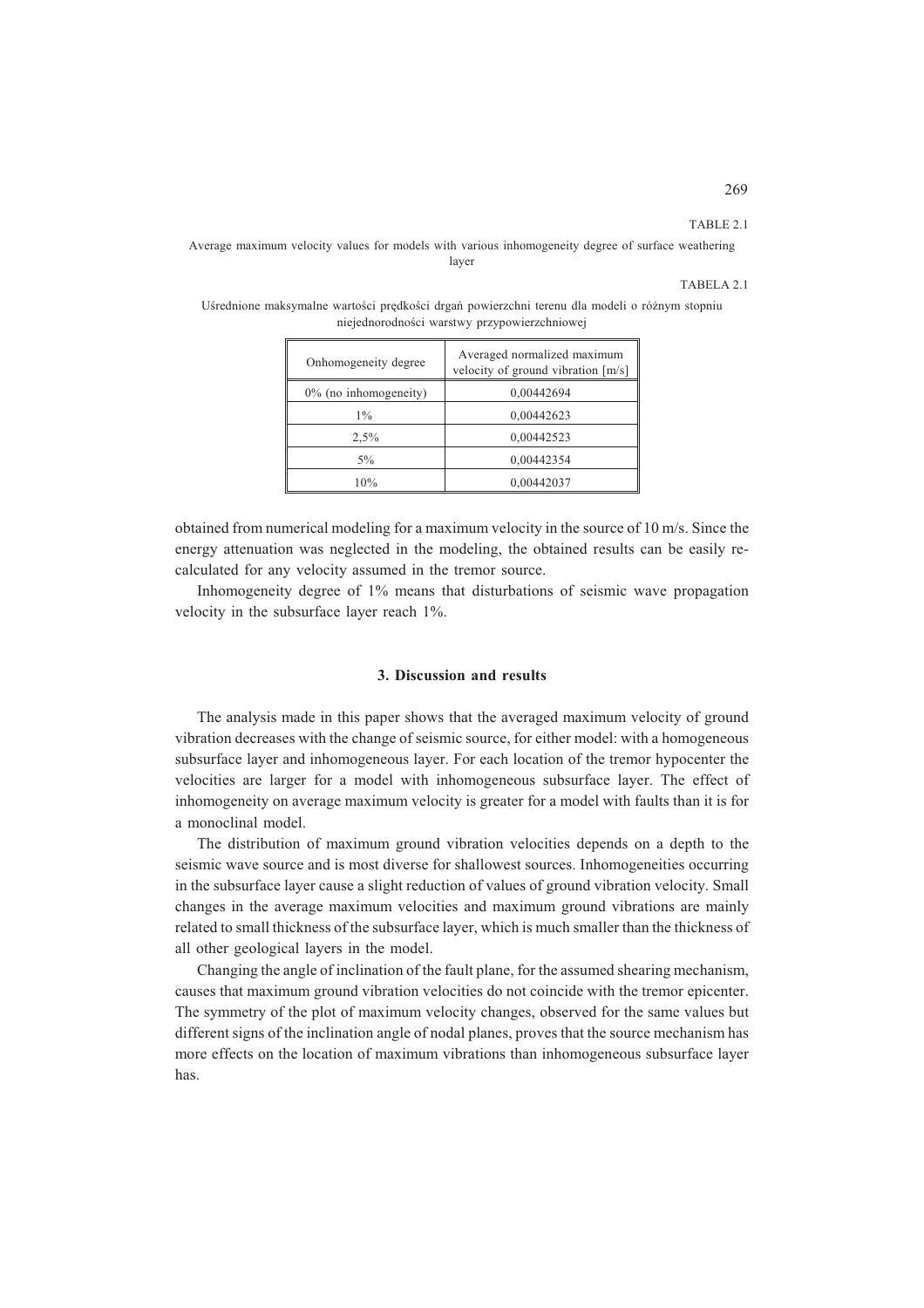A linear dependence between the inhomogeneity degree and average maximum ground vibration velocity was observed. A subtle influence of the inhomogeneity on vibration velocity values is related to small size of the overburden layer.

The basic limitation of the presented approach is significant requirement for calculation facilities. The application of the staggered-grid finite-difference method into numerical solution of equation of motion needs a computational environment with high power and large memory reserves. Those requirements constrict possible users of the presented method.

The study was financed from the statutory research project No 11.11.140.561 of the Department of Geoinformatics and Applied Computer Science, AGH UST.

#### **REFERENCES**

- D a n e k T., F r a n c z v k A., 2004 Parallel and distributed seismic wave field modeling. Task Quarterly 8, No 4, 573–581.
- Danek T., Pięta A., Leśniak A., 2008 Simulation of seismic waveforms from "Rudna" copper mine, Poland, using staggered grid. 31st General assembly of the European Seismological Commission: Hersonissos, Kreta, Grece.
- Oberc J., Serkies J., 1970 Origin and development of Lubin Copper Deposits. Publication of Wroclaw Scientific Society, B Series no 160, Wroclaw (in polish).
- Pieta A., Danek T., Leśniak A., 2009 Full waveform modeling of earthquakes induced by mining activities at Rudna Copper Mine. General Assembly of International Association of Seismology and Physics of the Earth's Interior (IASPEI 2009) Cape Town, Republic of South Africa.
- P l e w a S., 1977 Results of petrophysical analysis of rock parameters. Geological Archives, Polish Science Academy, Cracow. Commission of Geological Sciences, Wroclaw (in polish).
- V i r i e u x J., 1986 P-SV wave propagation in heterogeneous media: Velocity-stress finite-difference method. Geophysics, 51–4, 889–901.

#### **NUMERICAL MODELING OF GROUND VIBRATION CAUSED BY UNDERGROUND TREMORS IN THE LGOM MINING AREA**

#### Key words

Modeling of ground vibration, staggered grid method, seismic wave propagation

#### Abstract

The paper presents estimation of ground vibration by means of full wave field modeling. A geological model from the Rudna copper mine was employed, and an inhomogeneous subsurface layer was added to it.

A staggered-grid finite-difference method was applied to numerical solution of the wave equation. As compared to the traditional finite-difference approach, this method ensures better stability of solutions for high wave frequencies at a given spatial sampling step. Because of a significant amount of modeling and very large size of the model and small sampling step both in time and space, a lot of time-consuming numerical calculations were carried out. The so complicated computational problem exacted that the calculations were made in parallel on an effective computer cluster.